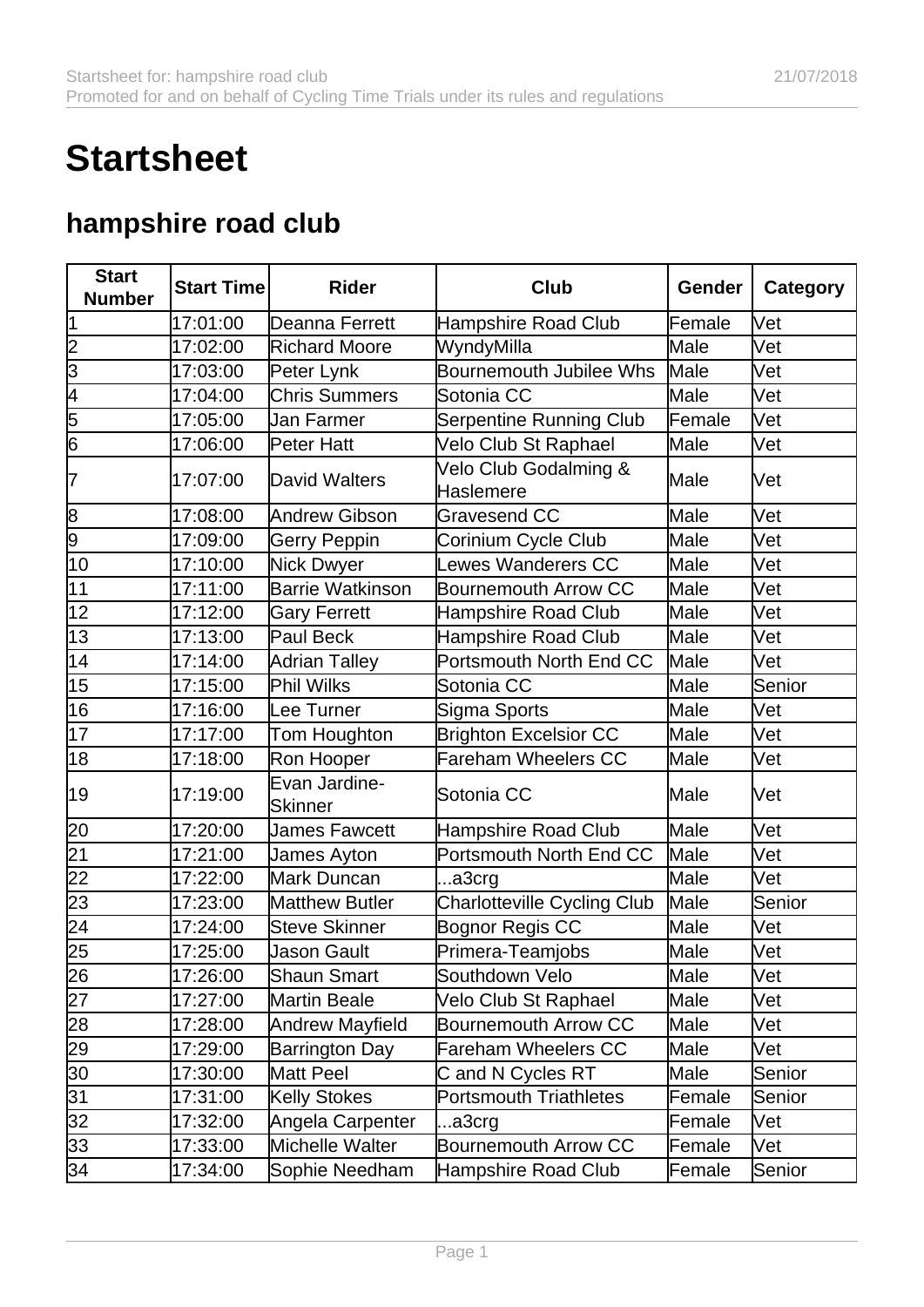| <b>Start</b><br><b>Number</b> | <b>Start Time</b> | <b>Rider</b>                    | <b>Club</b>                                          | Gender | <b>Category</b> |
|-------------------------------|-------------------|---------------------------------|------------------------------------------------------|--------|-----------------|
| 35                            | 17:35:00          | <b>Mike Williams</b>            | Poole Wheelers Cycling<br>Club                       | Male   | Vet             |
| 36                            | 17:36:00          | Patrick Brennan                 | a3crg                                                | Male   | Vet             |
| 37                            | 17:37:00          | <b>Oliver Handley</b>           | Southampton University<br>Road Cycling Club (SURC)   | Male   | Senior          |
| 38                            | 17:38:00          | <b>Chris Aitken</b>             | Thames Valley Triathletes                            | Male   | Senior          |
| 39                            | 17:39:00          | Pippa O'Brien                   | <b>RT PODA</b>                                       | Female | Vet             |
| 40                            | 17:40:00          | Angus MacInnes                  | Royal Air Force Cycling<br><b>Association</b>        | Male   | Vet             |
| 41                            | 17:41:00          | James Fritchley                 | Wheels of Dorset   Aero<br>Testing   Bike Fitting    | Male   | Senior          |
| 42                            | 17:42:00          | <b>Stuart Peckham</b>           | <b>New Forest CC</b>                                 | Male   | Vet             |
| 43                            | 17:43:00          | Emma Angove                     | 73 Degrees Bicycles,<br><b>WestSide Coaching rt</b>  | Female | Senior          |
| 45                            | 17:45:00          | Kevin Baker                     | <b>Andover Wheelers</b>                              | Male   | Senior          |
| 46                            | 17:46:00          | <b>Stuart Carver</b>            | North Hampshire RC                                   | Male   | Vet             |
| 47                            | 17:47:00          | <b>Tim Peters</b>               | <b>Horsham Cycling</b>                               | Male   | Vet             |
| 48                            | 17:48:00          | <b>Nicholas</b><br>Cosgreave    | Farnborough & Camberley<br><b>CC</b>                 | Male   | Vet             |
| 49                            | 17:49:00          | <b>Neil Crowther</b>            | <b>Worthing Excelsior CC</b>                         | Male   | Vet             |
| 50                            | 17:50:00          | <b>Colin Barton</b>             | <b>Worthing Excelsior CC</b>                         | Male   | Vet             |
| 51                            | 17:51:00          | Steve Legg                      | a3crg                                                | Male   | Vet             |
| 52                            | 17:52:00          | David Bew                       | <b>Hampshire Road Club</b>                           | Male   | Vet             |
| 53                            | 17:53:00          | <b>Kirsty McSeveney</b>         | <b>Fareham Wheelers CC</b>                           | Female | Senior          |
| 54                            | 17:54:00          | David French                    | <b>Weybridge Wheelers</b>                            | Male   | Vet             |
| 55                            | 17:55:00          | <b>Brendan Reese</b>            | Army Cycling                                         | Male   | Vet             |
| 56                            | 17:56:00          | Dave Dent                       | <b>GS Stella</b>                                     | Male   | Vet             |
| 57                            | 17:57:00          | Carl Bond                       | <b>Kenton RC</b>                                     | Male   | Vet             |
| 58                            | 17:58:00          | <b>Michael Harrison</b>         | North Hampshire RC                                   | Male   | Vet             |
| 59                            | 17:59:00          | Rachael Lamont                  | Hampshire Road Club                                  | Female | Vet             |
| 60                            | 18:00:00          | Sam Clarke                      | <b>Team Bottrill</b>                                 | Male   | Senior          |
| 61                            | 18:01:00          | Peter Drabble                   | <b>WORX Factory Racing</b><br>Powered by Silverstone | Male   | Junior          |
| 62                            | 18:02:00          | Mike O'Gorman                   | <b>Worthing Excelsior CC</b>                         | Male   | Vet             |
| 63                            | 18:03:00          | <b>Adam Wells</b>               | Paceline RT                                          | Male   | Senior          |
| 64                            | 18:04:00          | Graham Harman                   | Sotonia CC                                           | Male   | Vet             |
| 65                            | 18:05:00          | <b>Nick Jones</b>               | <b>Bournemouth Jubilee Whs</b>                       | Male   | Vet             |
| 66                            | 18:06:00          | Nigel Sign                      | <b>Fareham Wheelers CC</b>                           | Male   | Vet             |
| 67                            | 18:07:00          | Neil Dyble                      | <b>Bournemouth Arrow CC</b>                          | Male   | Vet             |
| 68                            | 18:08:00          | Derek Dowden                    | Hampshire Road Club                                  | Male   | Vet             |
| 69                            | 18:09:00          | Courtney Edmonds Bike Jockey CC |                                                      | Female | Senior          |
| 70                            | 18:10:00          | Matthew Buckley                 | <b>Andover Wheelers</b>                              | Male   | Senior          |
| $\overline{71}$               | 18:11:00          | <b>Neil Mackley</b>             | <b>Fareham Wheelers CC</b>                           | Male   | Vet             |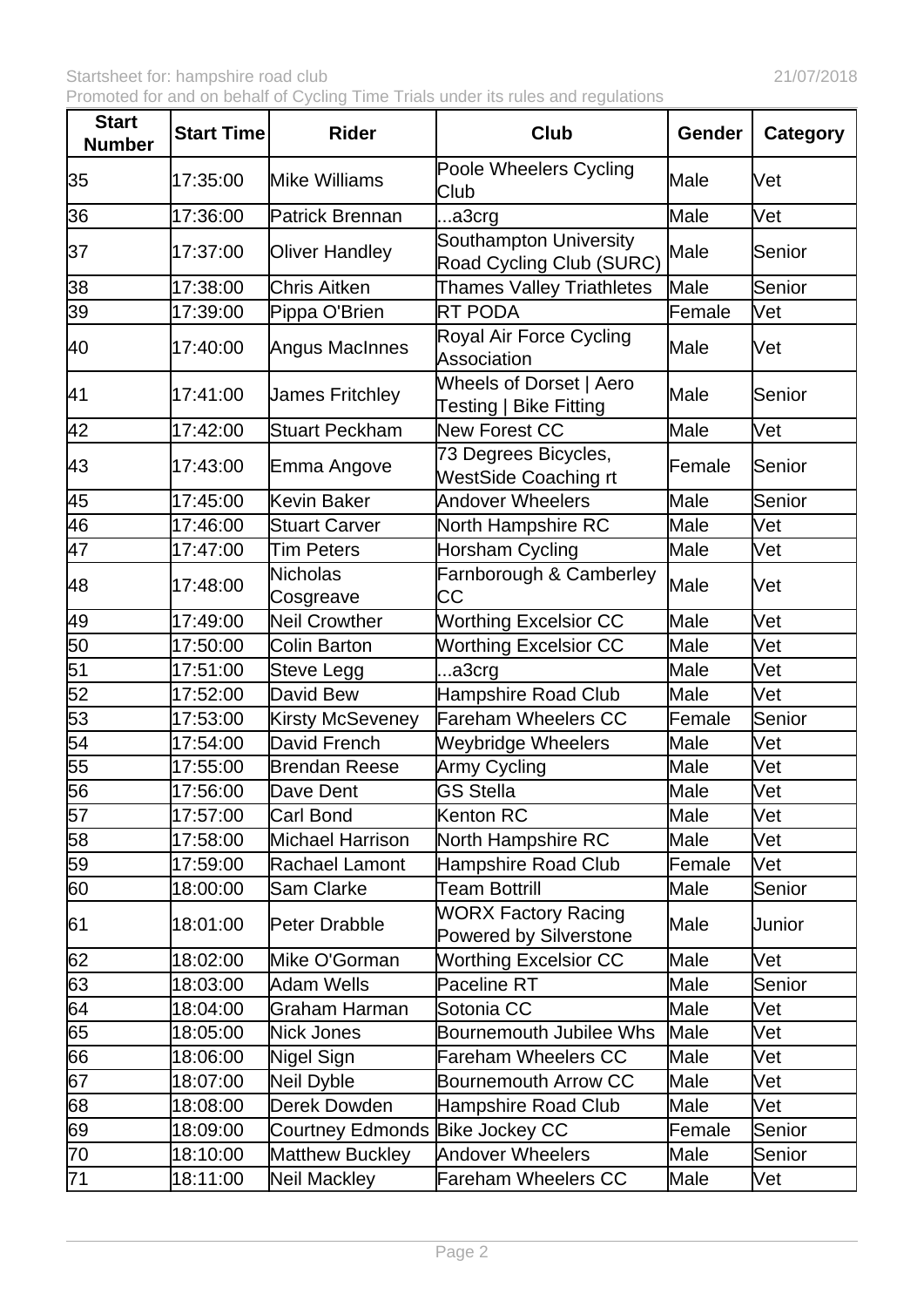| <b>Start</b><br><b>Number</b> | <b>Start Time</b> | <b>Rider</b>               | <b>Club</b>                                        | Gender | <b>Category</b> |
|-------------------------------|-------------------|----------------------------|----------------------------------------------------|--------|-----------------|
| 72                            | 18:12:00          | Andrew Thomas              | a3crg                                              | Male   | Senior          |
| 73                            | 18:13:00          | James Goward               | Farnborough & Camberley<br>СC                      | Male   | Vet             |
| 74                            | 18:14:00          | <b>Barry Eeles</b>         | North Hampshire RC                                 | Male   | Vet             |
| 75                            | 18:15:00          | David Rumm                 | Southborough & Dist. Whs                           | Male   | Vet             |
| 76                            | 18:16:00          | Tim Childs                 | <b>Westerley Cycling Club</b>                      | Male   | Vet             |
| 77                            | 18:17:00          | <b>Clive Jackson</b>       | <b>Central Sussex CC</b>                           | Male   | Vet             |
| 78                            | 18:18:00          | Rachel Green               | Cheltenham & County<br><b>Cycling Club</b>         | Female | Vet             |
| 79                            | 18:19:00          | Martin Whitty              | a3crg                                              | Male   | Vet             |
| 80                            | 18:20:00          | <b>Robert Moore</b>        | Nuun-Sigma Sport-London<br>RT                      | Male   | Senior          |
| 81                            | 18:21:00          | <b>Thomas Goodyer</b>      | Portsmouth North End CC                            | Male   | Senior          |
| $\overline{82}$               | 18:22:00          | <b>Glenn Sievewright</b>   | Bognor Regis CC                                    | Male   | Vet             |
| 83                            | 18:23:00          | Adam Holleyman             | <b>Wightlink Wight Mountain</b><br>Race Team       | Male   | Senior          |
| 84                            | 18:24:00          | Richard Keeping            | <b>Full Gas Racing Team</b>                        | Male   | Senior          |
| 85                            | 18:25:00          | Richard Gifford            | trainSharp                                         | Male   | Vet             |
| 86                            | 18:26:00          | Richard<br>Weatherstone    | C and N Cycles RT                                  | Male   | Vet             |
| 87                            | 18:27:00          | Dale Buckett               | <b>Bike Jockey CC</b>                              | Male   | Senior          |
| 88                            | 18:28:00          | David Pothecary            | Southdown Velo                                     | Male   | Vet             |
| 89                            | 18:29:00          | <b>Colin Harrison</b>      | <b>East Grinstead CC</b>                           | Male   | Vet             |
| $\overline{90}$               | 18:30:00          | Andy Langdown              | <b>Blazing Saddles</b>                             | Male   | Vet             |
| 91                            | 18:31:00          | <b>James Griffin</b>       | trainSharp                                         | Male   | Senior          |
| $\overline{92}$               | 18:32:00          | Ben Briffett               | <b>Blazing Saddles</b>                             | Male   | Senior          |
| 93                            | 18:33:00          | <b>Richard Birtwhistle</b> | Sydenham Whs                                       | Male   | Vet             |
| 94                            | 18:34:00          | Sean Heaton                | Royal Navy & Royal<br>Marines CA                   | Male   | Vet             |
| 95                            | 18:35:00          | <b>Chris Martin</b>        | Yeovil Cycling Club                                | Male   | Vet             |
| 96                            | 18:36:00          | Roxane Heaton              | Leeds & Bradford Tri Club                          | Female | Senior          |
| 97                            | 18:37:00          | Craig Weston               | Poole Wheelers Cycling<br>Club                     | Male   | Vet             |
| 98                            | 18:38:00          | Deborah Smith              | Southdown Velo                                     | Female | Vet             |
| 99                            | 18:39:00          | <b>Rhys Thomas</b>         | Southampton University<br>Road Cycling Club (SURC) | Male   | Senior          |
| 100                           | 18:40:00          | Kevin Tye                  | <b>VeloRefined Rule 5</b>                          | Male   | Vet             |
| 101                           | 18:41:00          | Paul Byford                | <b>Crawley Wheelers</b>                            | Male   | Vet             |
| 102                           | 18:42:00          | Stephen Wood               | <b>Antelope Racing Team</b>                        | Male   | Vet             |
| 103                           | 18:43:00          | Mike Garner                | a3crg                                              | Male   | Vet             |
| 104                           | 18:44:00          | John Beer                  | Kingston Phoenix RC                                | Male   | Vet             |
| 105                           | 18:45:00          | Andy Smith                 | Velo Club St Raphael                               | Male   | Vet             |
| 106                           | 18:46:00          | Mark Bashford              | <b>East Grinstead CC</b>                           | Male   | Senior          |